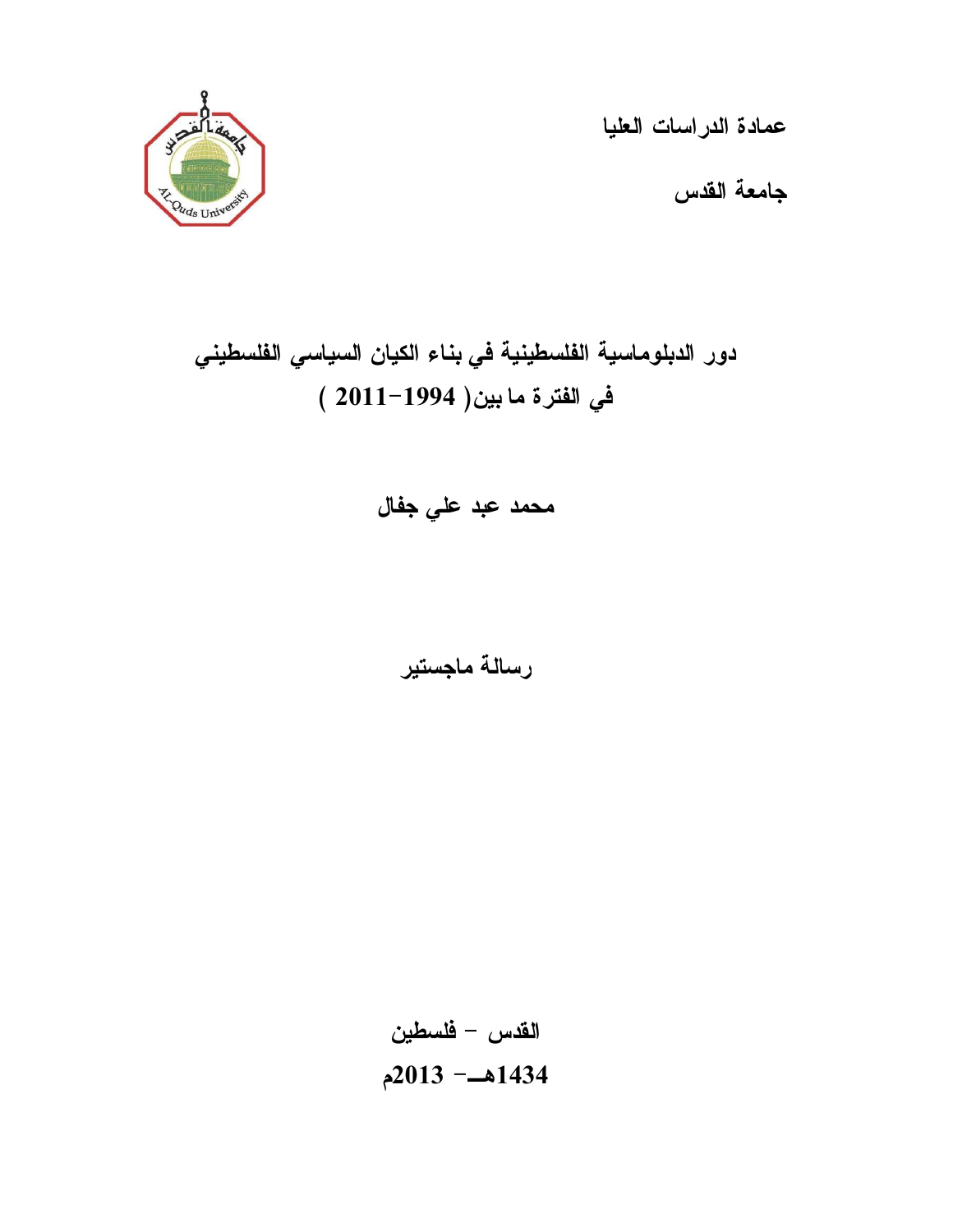# دور الدبلوماسية الفلسطينية في بناء الكيان السياسي الفلسطيني في الفترة ما بين( 2011-1994 )

إعداد : محمد عبد علي جفال

بكالوريوس محاسبة من جامعة القدس المفتوحة - فلسطين

# إشراف : الدكتور أحمد أبو دية

قدمت هذه الرسالة استكمالاً لمتطلبات درجة الماجستير في الدراسات العربية المعاصرة من معهد الدراسات الإقليمية – جامعة القدس – فلسطين

# 1434هـ - 2013 م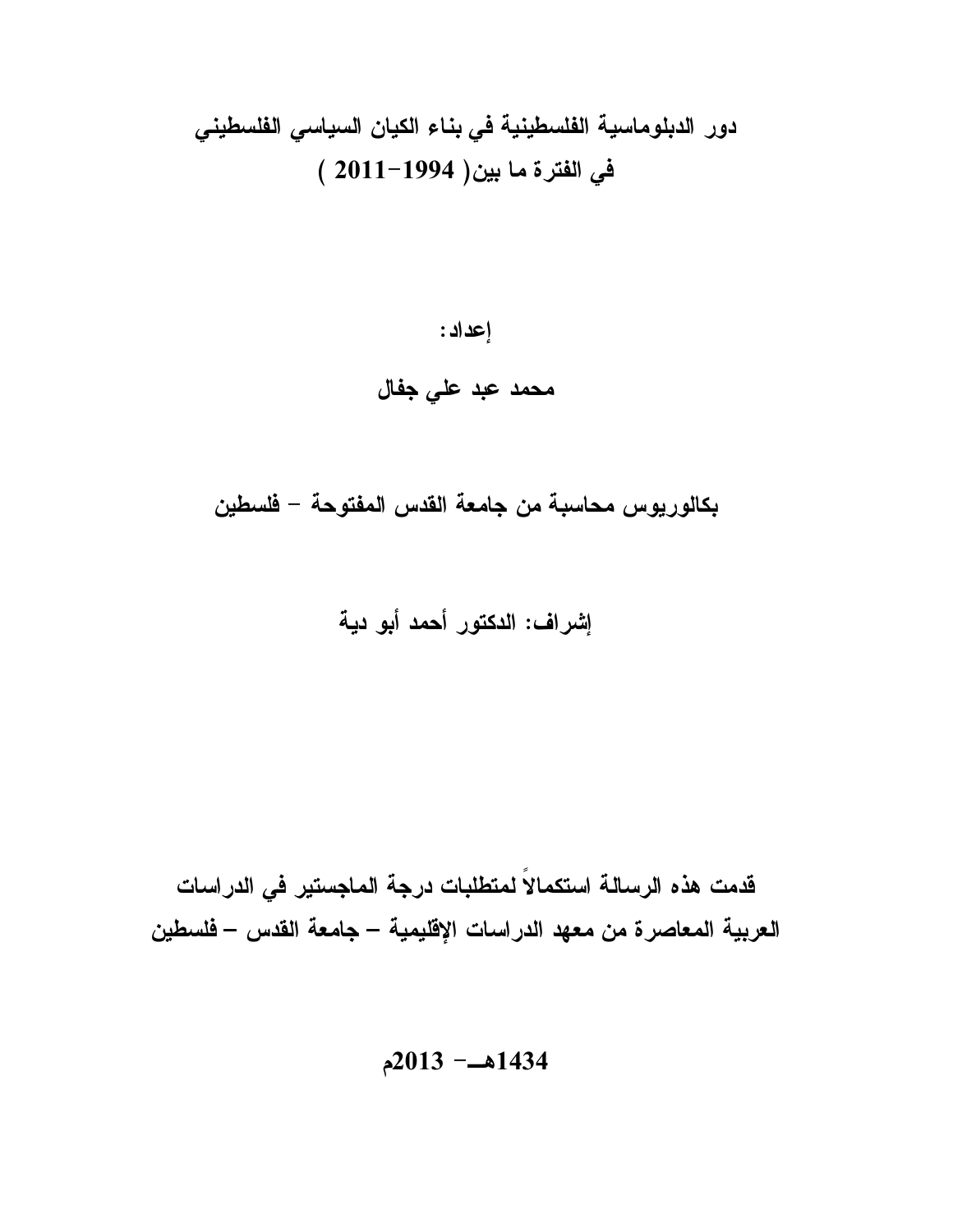عمادة الدراسات العليا

جامعة القدس



إجازة الرسالة

دور الدبلوماسية الفلسطينية في بناء الكيان السياسي الفلسطيني  $2011 - 1994$ 

> إعداد الطالب : محمد عبد علي جفال الرقم الجامعي : 20910051

المشرف: د. أحمد أبو دية نوفَشت هذه الرسالـة أجيزت بتاريخ : 18/ 2 / 2013 من لجنـة المنافَشـة المدرجـة أسماؤهم وتواقيعهم:

> 1. رئيس لجنة المناقشة : د. أحمد أبود ية 2. ممتحنا داخليا: د.عبد المجيد سويلم 3. ممتحنا خارجيا: د.سمير عوض

Villa Artal ... : 2011

القدس – فلسطين  $2013 - 1434$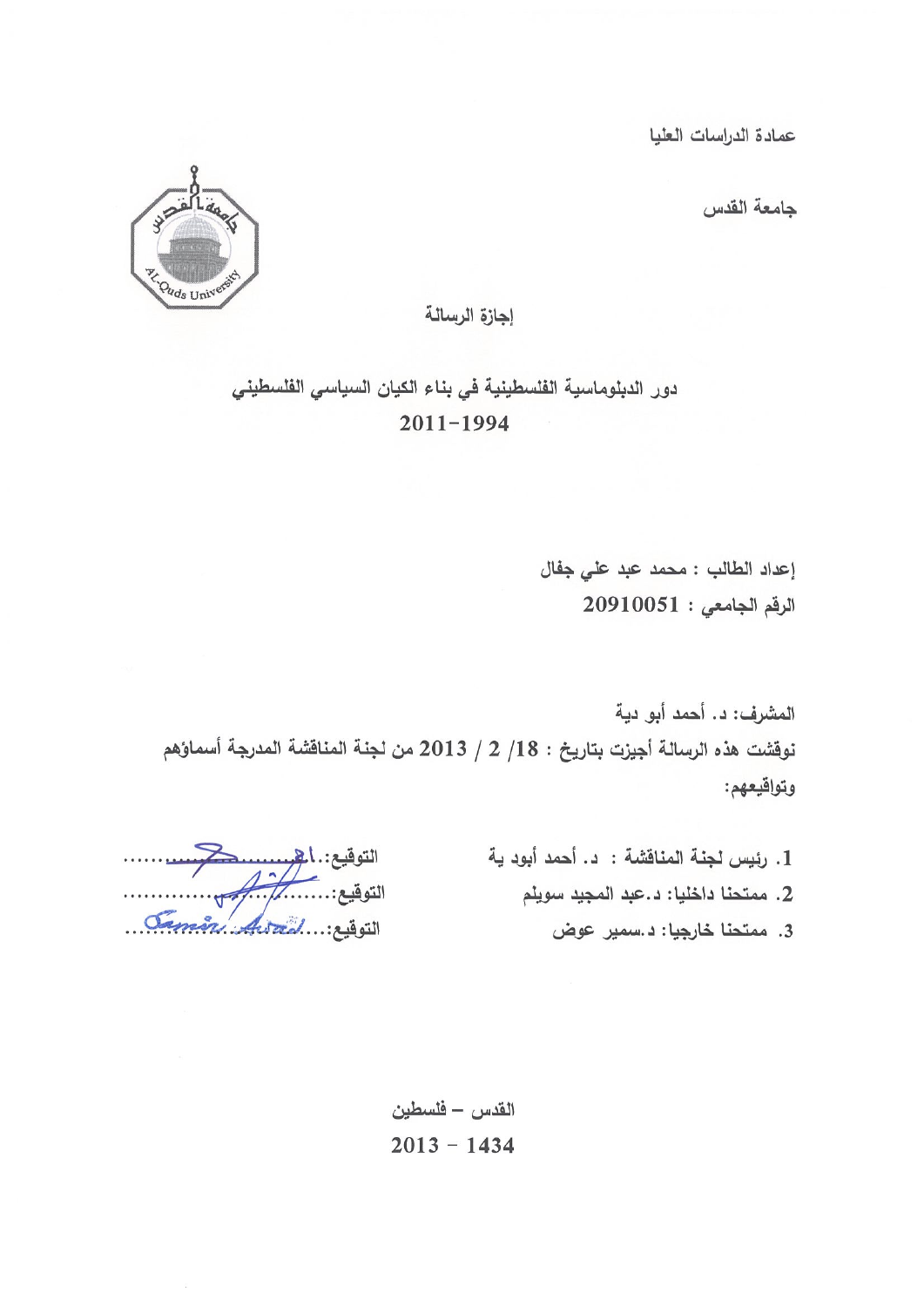" كـن عالمـاً ...

فإن لم تستطع فكن متعلماً، ،،

فإن لم تستطع فأحب العلماء،،،

فإن لم تستطع فلا تبغضهم"

(عمر بن عبد العزيز)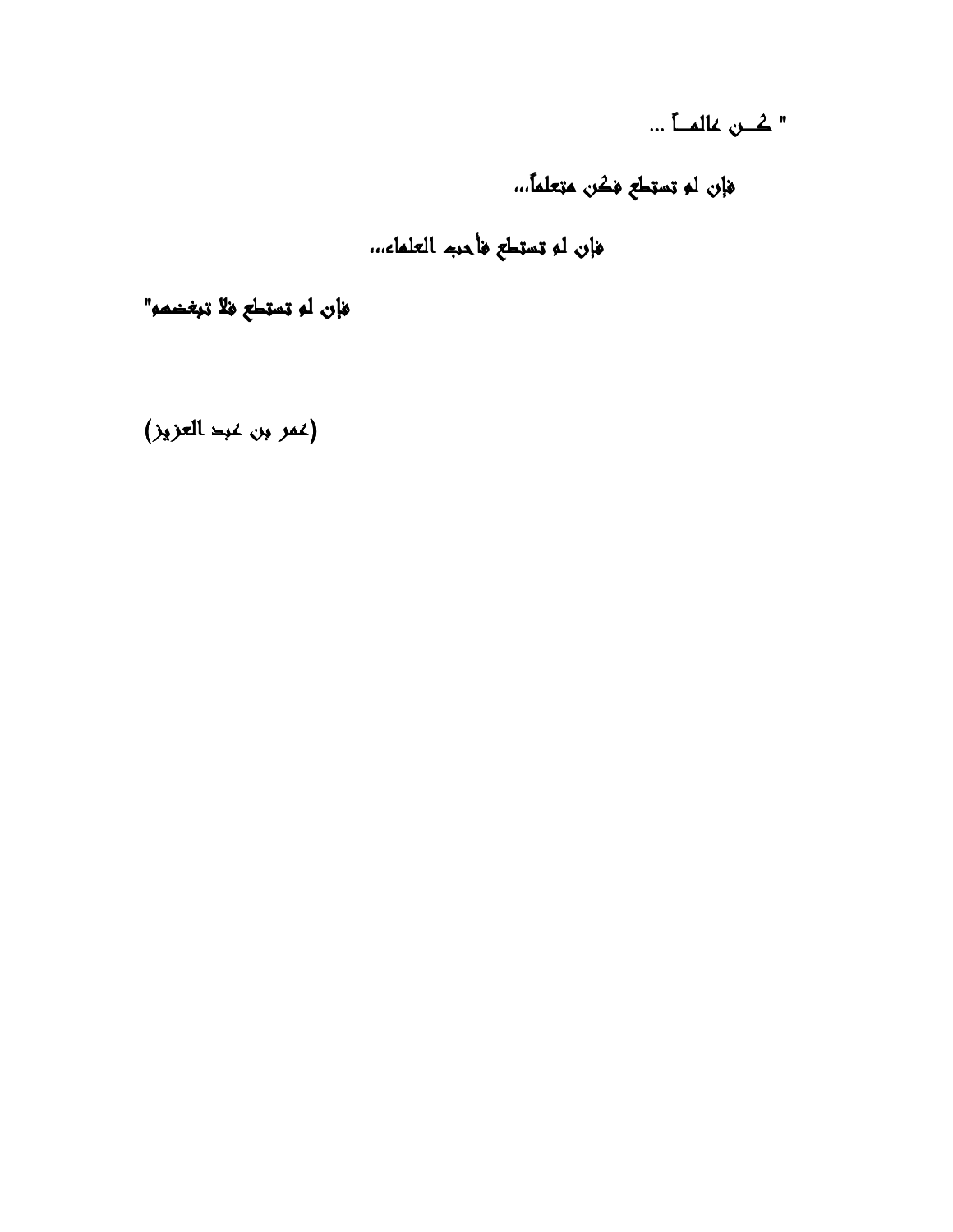

محمد جفال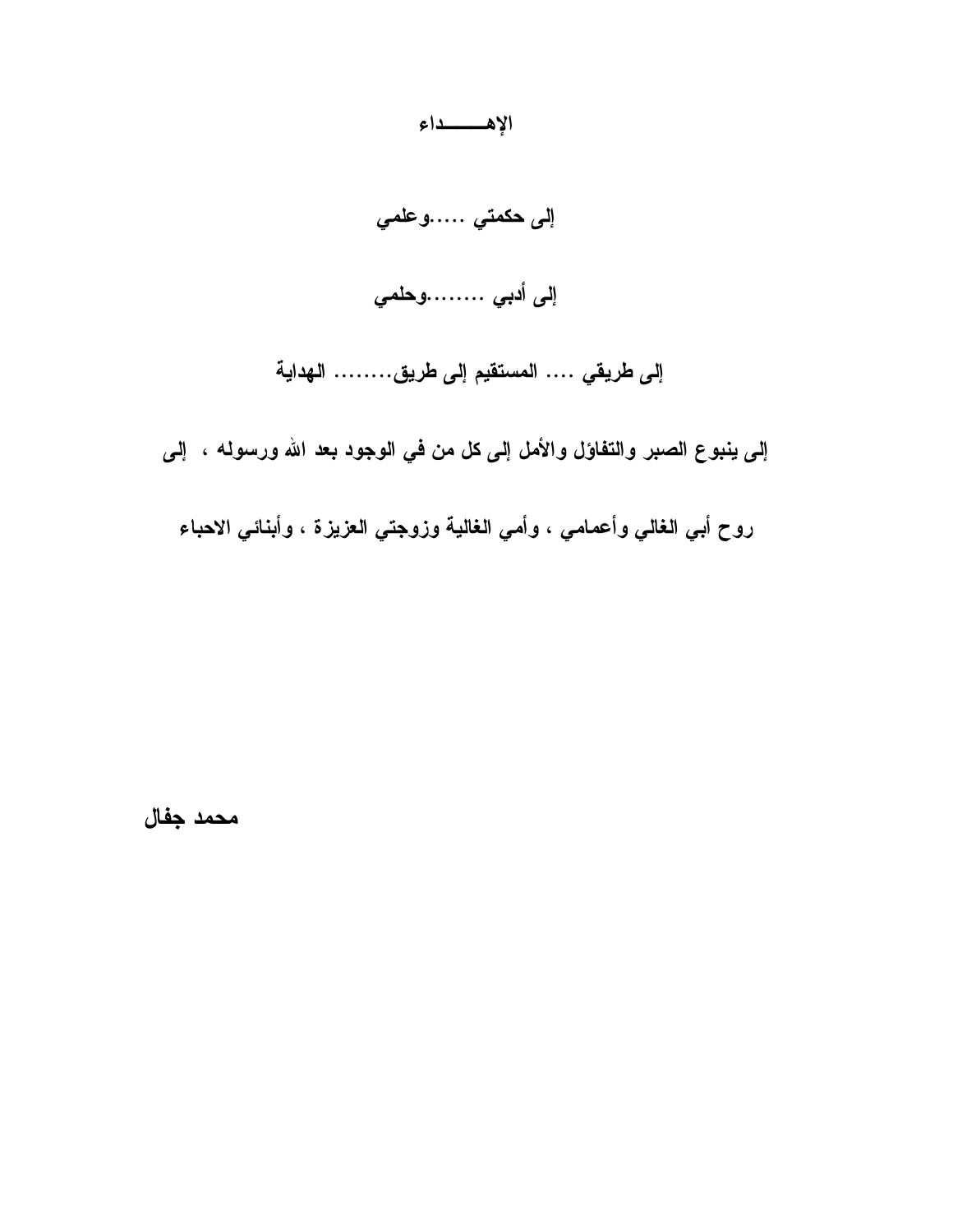أقر أنا معد الدراسة بأنها قدمت لجامعة القدس، لنيل درجة الماجستير ، وأنها نتيجة أبحاثي الخاصة باستثناء ما تم الإشارة له حيثما ورد، وأن هذه الدراسة ،أو جزء اً منها ، لم يقدم لنيل درجـة عليـا لأي جامعة أو معهد آخر .

> التوقيع : ...................... محمد عبد علي جفال التاريخ: / / 2013

إقرار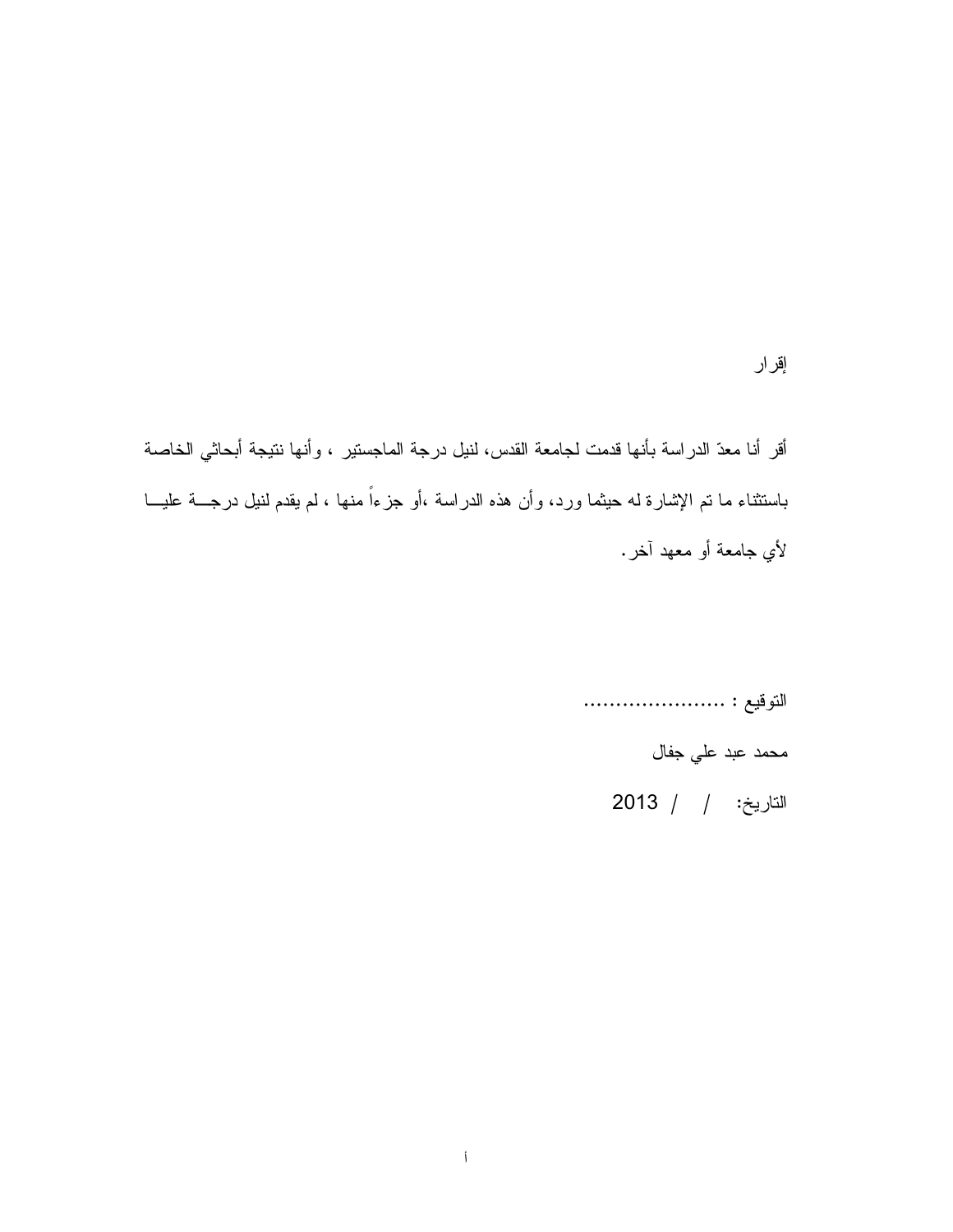## شكــر وعرفان

الحمد والشكر الله أولاً وأخيراً، ومن لا يشكر الخلق لا يشكر الخالق .

أتقدم بالشكر وعظيم الإمتنان لكل الذين وقفوا إلى جانبي أثناء إعداد دراستي ومنحوني الثقة والتشجيع منذ البداية .

كما أقدم شكري لأخي الأستاذ يوسف جفال الذي كان له الفضل في تزويدي بالوثائق والمصادر اللازمة للدراسة .

كما أقدم شكري لأبناء عمي كل من الأستاذ:نايف والاستاذ علي والاستاذ خضر والمدير خالد والمهندس واشرف واخص بالوفاء والتقدير والاحترام كل من المهندس إبراهيم جفال والمهندس يزن جفال، لما كان لهم من أثر في إثراء المشورة القيمة لي .

لا بد لنا هنا ونحن نخطو خطواتنا في الحياة الجامعية من وقفة تعود إلى أعوام قضيناها في الجامعة مع أساتذتنا الكرام الذين قدموا لنا الكثير باذلين بذلك جهوداً كبيرة في رحاب بناء جيل الغد لتبعث الأمة من جديد وقبل أن نمضي نقدم أسمى آيات الشكر والامتنان والتقدير والمحبة إلى الذين حملوا أقدس رسالة في الحياة إلى الذين مهدوا لنا طريق العلم والمعرفة إلى جميع أساتذتنا الأفاضل. والى معلمي المشرف على رسالة الدكتور "أحمد أبو دية " والذي أبدى ملاحظاته القيمة وتعديلاته التي أغنت الدراسة وأنجحتها .

وأقدم شكري لمعالي د. رياض المالكي وزير الشؤون الخارجية ولجميع الذين قابلتهم من سفراء ومستشارين وموظفي وزارة الشؤون الخارجية، لما أبدوه من تعاون في التحدث عن تجربتهم النضالية والدبلوماسية مما كان له الأثر في إثراء وإنجاز هذه الدراسة .

وشكر خاص للإخوة والأخوات العاملين في مكتبات بلدية البيرة ومكتبة جامعة القدس ، الذين قدموا لي المساعدة وتزويدي بالمراجع والمصادر اللازمة للدراسة .

محمد جفال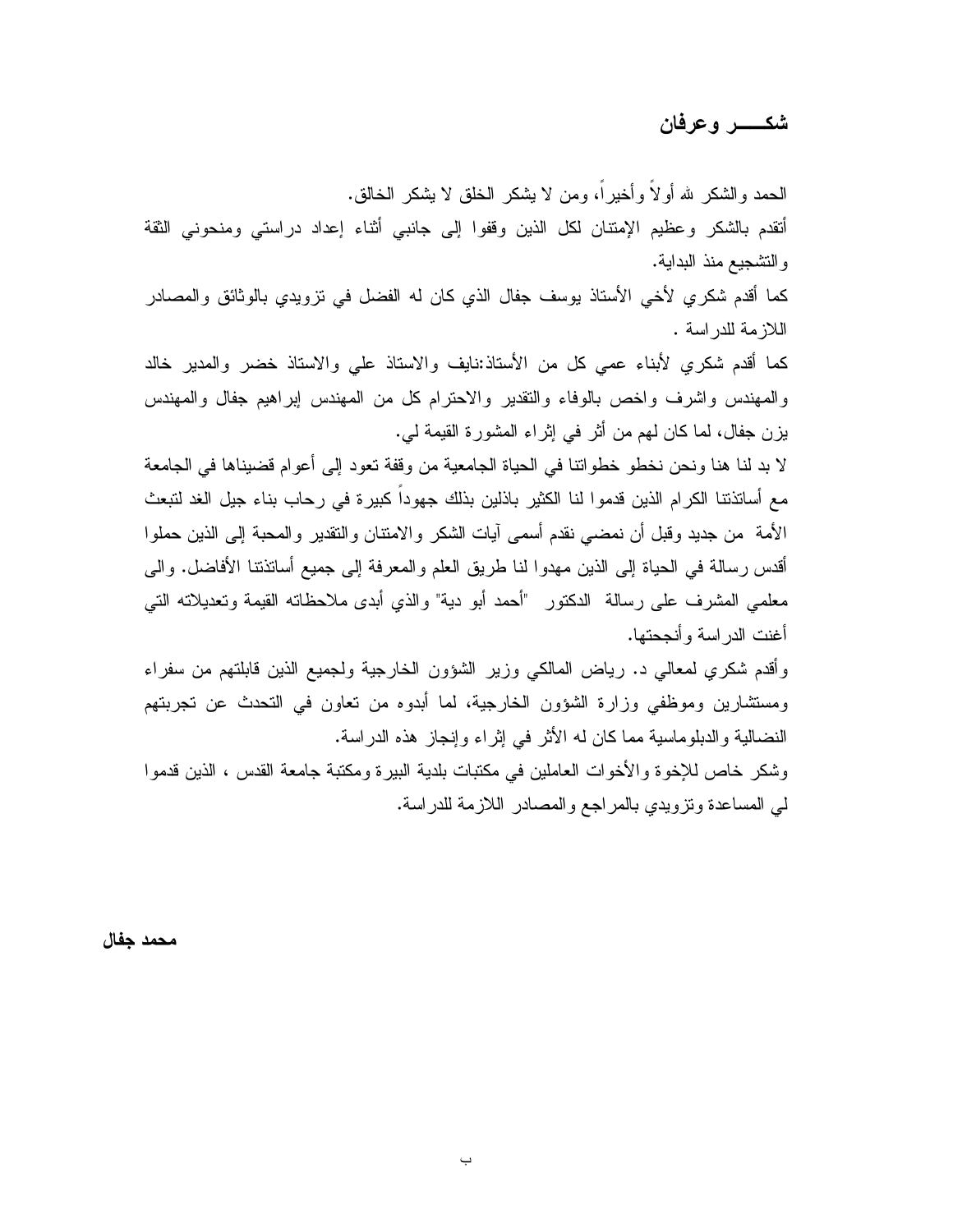#### الملخـص

تناولت هذه الدراسة دور الدبلوماسية الفلسطينية في بناء الكيان السياسي الفلسطيني ، وذلك خـلال فترة تاريخية ومفصلية هامة في التجربة النضالية الفلسطينية، وهذه الفترة الممتدة بين عامي 1994  $.2011 -$ 

وتأتي أهمية الدراسة من الأهمية العملية لهذا الموضوع والتي تمثلت في العديـد مـن النشـاطات الدبلوماسية لإقامة الدولة الفلسطينية المستقلة وما رافق ذلك من التحضيرات الداخليـة والخارجيـة لإقامة مؤسسات الدولة، فقد برز خلال هذه المرحلة أهمية وجود دبلوماسية قوية كوسـيلة مسـاندة لتحقيق الهدف المنشود .

واعتمدت الدراسة على المنهج الوصفي التحليلي الذي يعنـى بوصـف الحالـه وجمـع الحقـائق والمعلومات عنها وتقرير حالتها كما هي وتقديم التفسير لها، كما تم اعتماد المنهج التاريخي الـذي يقوم على سرد الحقائق وتحليل الوثائق المتعلقة بالقضية الفلسطينية وعلى وجه الخصوص تطـور الدبلوماسية الفلسطينية .

وتناولت الدراسة مراحل تطور العمل الدبلوماسي الفلسطيني وإبرازت مرجعياته وأدواته ومؤهلاته، كما اظهرت تباين الإنجارات التي استطاعت الدبلوماسية الفلسطينية تحقيقها في مجال بناء الكيـان السياسي الفلسطيني. وتعدد الاتجاهات التي ظهرت في النشاطات الدبلوماسـية الفلسـطينية نتيجـةً لعملية السلام وإنشاء السلطة الوطنية الفلسطينية، بالإضافة إلى القيود أحياناً والإرباك احيانا اخرى في الدبلوماسية الفلسطينية بسبب جمعها بين دبلوماسية الثورة ودبلوماسية الدولة .

و خلصت الدراسة الى مجموعة من النتائج تمثلت في، ما حققته الدبلوماسية الفلسطينية فـي بنـاء الكيان الفلسطيني بدءا بالاعتراف بأن منظمة التحرير الفلسطينية هي الممثل الشرعي الوحيد للشعب الفلسطيني، و بالإعتراف بها كهيئة قيادية ليس فقط لدى الفلسطينيين بل على المسـتوى الاقليمـي والدولي أيضاً، وحصول منظمة التحرير الفلسطينية على العضوية الكاملة في جامعة الدول العربية مما عززا مكانتها عالمياً منذ عام 1974م، وحصولها ،ايضا، على صفة مراقب في الأمم المتحدة كممثل شرعي وحيد للشعب الفلسطيني لتشارك في مناقشة القضية الفلسطينية في جلسات الجمعيـة العامة للامم المتحدة، واخير نجاح الدبلوماسية الفلسطينية في الحصول على صفة دولة غير عضو في منظمة الامم المتحدة .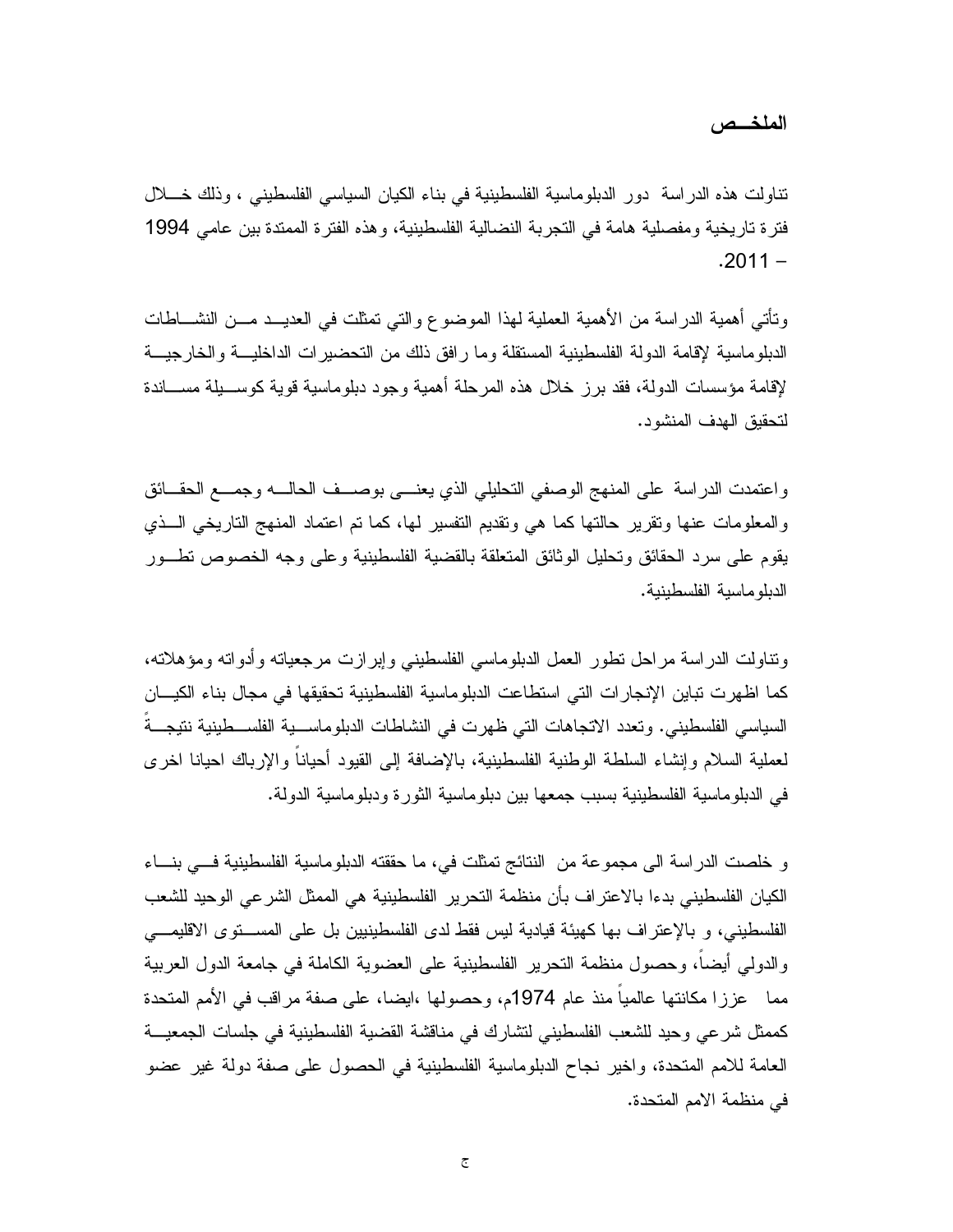كما استطاعت الدبلوماسية الفلسطينية ممارسة دور فاعل في التعبير عن الحقوق الفلسطينية ، مـن خلال المحافل الإقليمية والدولية ، خاصة في الأمم المتحدة وهيئاتها المتخصصة ومواجهتهـا فـي الوقت ذاته سياسات الإحتلال ومحاولاته لفرض الأمر الواقع على الأرض الفلسطينية،

وقدمت الدراسة مجموعة من التوصيات أهمها، ضرورة الاهتمام بمتابعة وتحليل أثـر التغيـرات والتحولات على الصعيد الإقليمي والدولي على الحقوق الفلسطينية، واهمية التركيز المستمر علـى حشد التأييد الدولي لصالح القضية الفلسطينية، و تعريف العالم بأهمية هذه القضية ، والعمل علـــي مختلف الصعد و القنوات الرسمية و الشعبية في الخارج مع ايلاء الصعيد الشعبي الجماهيري كـل الاهتمام و خصوصاً في الدول الديمقراطية التي تتأثر سياستها بتوجيهات الرأي العام فيها، لخدمة الهدف الفلسطيني بالحرية والاستقلال .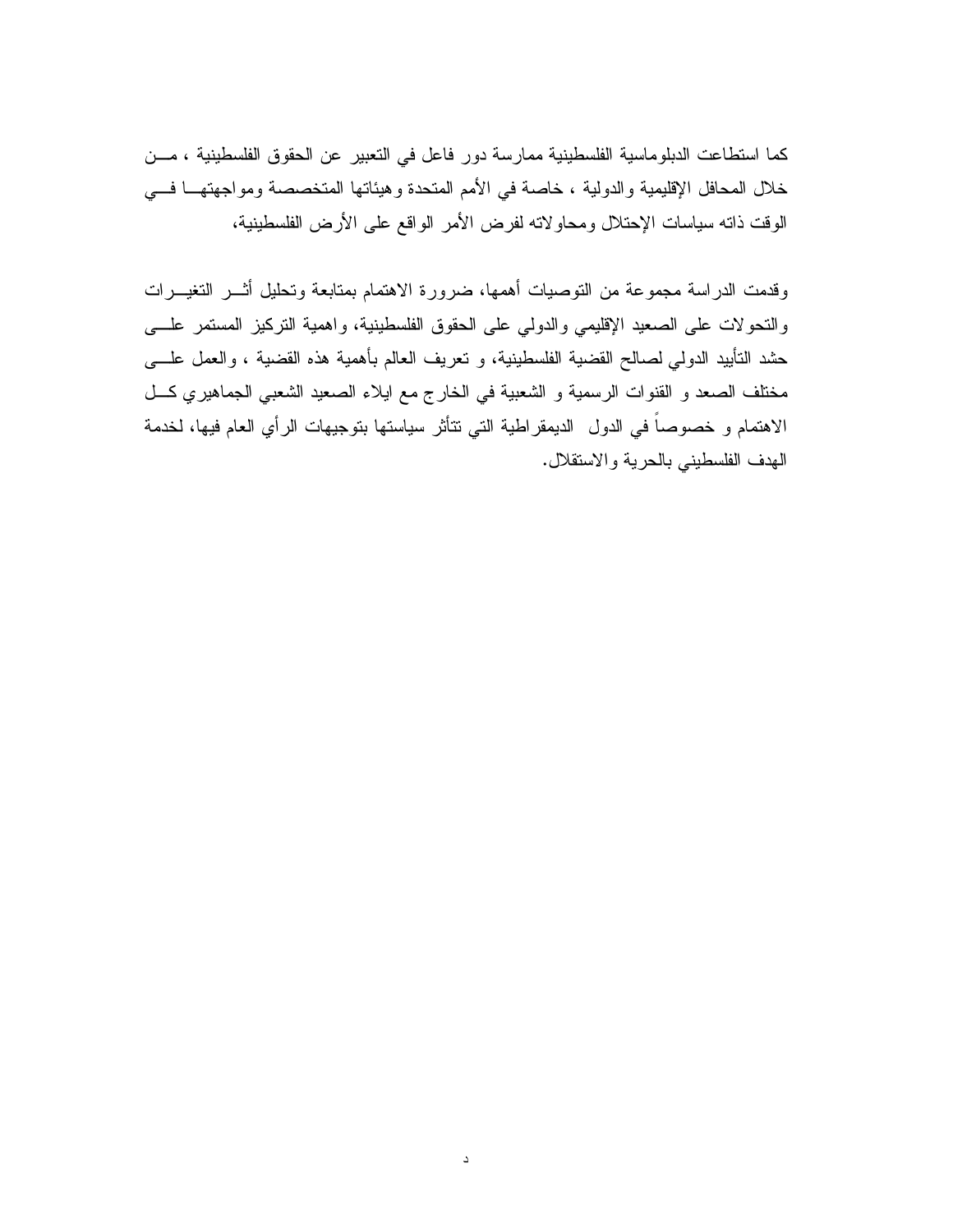# **The Role of the Palestinian diplomacy in building the Palestinian political entity 1994-2011 Student : Mohmmad Jaffal Supervisor: Dr. Ahmad Abu Dayyeh**

### **Abstract**

This study examined the role of Palestinian diplomacy in building the Palestinian political entity, during an important and historical period of the Palestinian struggle, this period extends between 1994 – 2011.

The importance of the study is derived from the scientific importance of the topic, which was recently evident in many diplomatic activities that were directed towards the establishment of an independent Palestinian state and the attendant internal preparations for the establishment of state institutions. The importance of the Palestinian diplomacy has emerged during this phase as a strong means to support the establishment of a Palestinian state.

The study relied on a descriptive analytical research method, which means describing the phenomenon and gather facts and information about them, report it as it is, and provide interpretation. The historical approach has also been adopted through the narrative of the facts and analysis of documents related to the Palestinian cause and in particular the evolution of the Palestinian diplomacy.

The study also shows the stages of development of the Palestinian diplomacy, by showing its references, qualifications and tools, mentioning the different levels of success it was able to achieve in the field of building the political entity. The study also addressed the various trends that have emerged in the Palestinian diplomatic activities as a result of the peace process and the establishment of the Palestinian National Authority, in addition to the restrictions sometimes and confusion some others in the Palestinian diplomatic because it combined both revolution and state diplomacy.

The study concluded a set of results which were represented in what has been achieved through the Palestinian diplomacy in building the Palestinian entity, including, the recognition of the PLO as the sole legitimate representative of the Palestinian people, not only by the Palestinian people as a leading authority but also a regional and international recognition, PLO full membership in the League of Arab States, which strengthened its position globally since 1974, and the achievement of the Palestine Liberation Organization of an observer status at the United Nations as the sole legitimate representative of the Palestinian people to participate in the discussion of the Palestinian issue in the plenary of the General Assembly of the United Nations. And finally, the success of the Palestinian diplomacy in obtaining the status of a non-member state for Palestine in the United Nations.

The Palestinian diplomacy was also able to exercise an active role in the expression of Palestinian rights, through regional and international forums, especially at the United

 $\delta$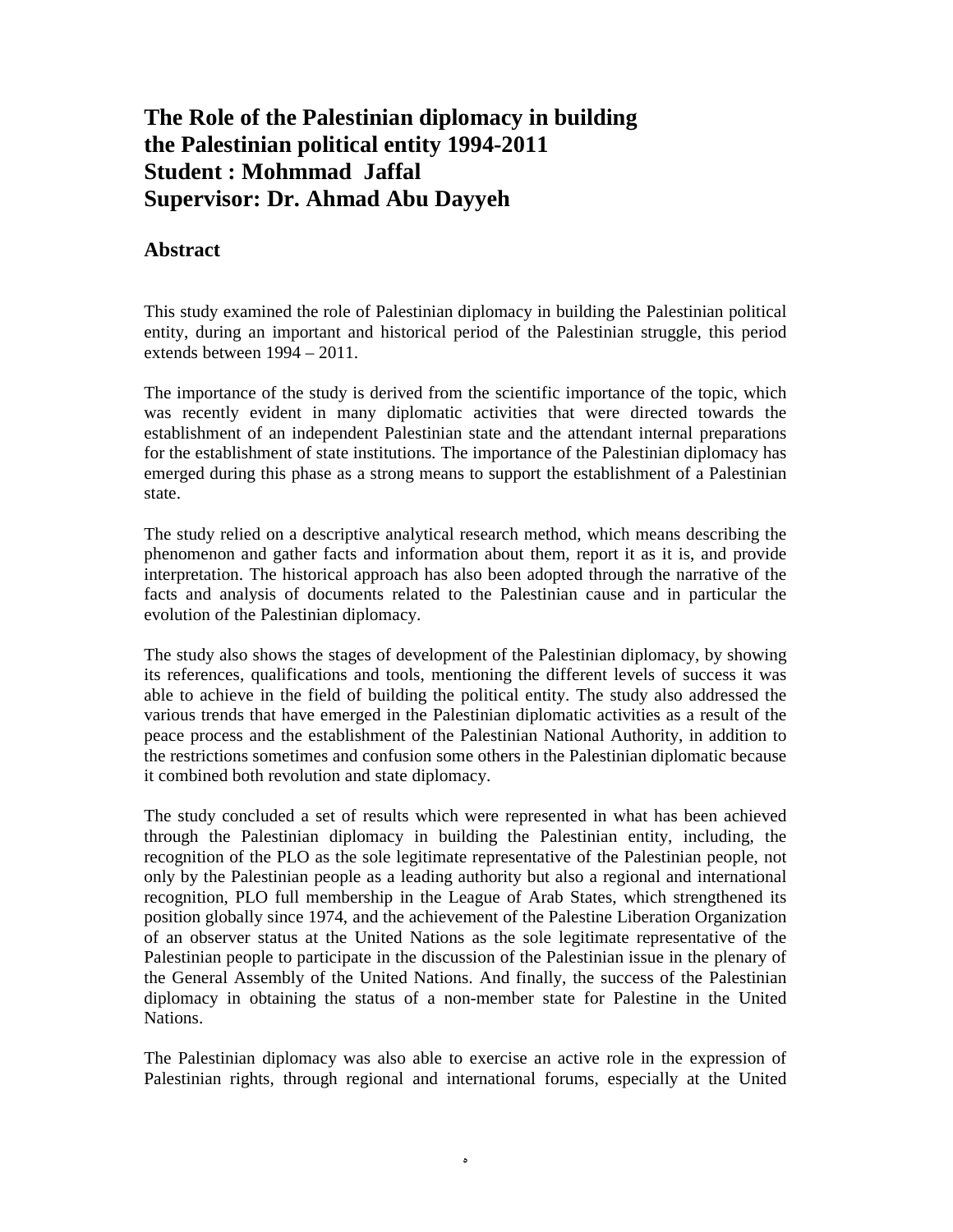Nations and its specialized agencies and confronting at the same time the occupation policies and its attempts to impose a fait accompli on the Palestinian land.

The study made a set of recommendations, mainly, the great interest to understand the dynamic of the determinants of international politics, including follow-up and analysis of the impact of changes and transitions at the regional and international levels, and the importance of a continued focus on mobilizing international support for the Palestinian cause, and the awareness of world of the importance of this issue, and to work on various levels both official and popular channels abroad specially by directing the attention to the grass-roots public in democratic countries that are affected by the policy guidance of public opinion, to serve the Palestinian goal of freedom and independence.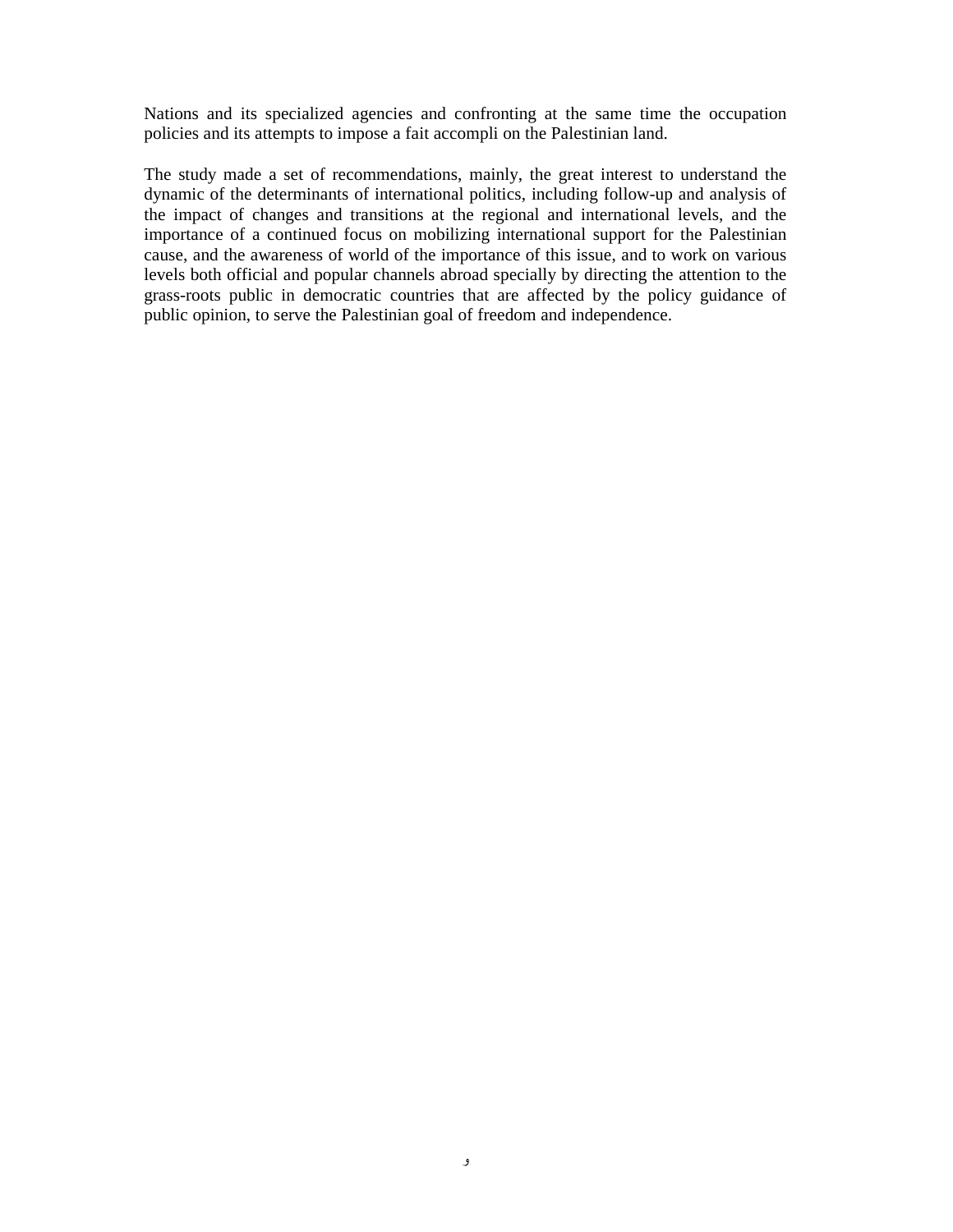مصطلحات الدراسة :

- الدبلوماسية :هي علم وفن وإدارة وتنفيذ السياسة الخارجية ، وهي فن التعامـل مـع القضـايا الثنائية والدولية للتوفيق بين المتناقضات والتفاوض لتحقيق الأهداف المشتركة ومن ثم استعمال الذكاء والكياسة في إدارة شؤون العلاقات الرسمية، بالإضافة إلى أنها عمليـة الإ تصـال بـين الحكومات ، وفن إجراء المفاوضات والإجتماعات والمؤتمرات الدولية. 1
- تعريف القانون الدبلوماسي الدولي" :هو مجموعة من المبادئ القانونية الموجهة لتنظيم العلاقات الخارجية التي تقوم بين مختلف هيئات أعضاء أشخاص القانون الدولي المكلفين بشكل دائـم أو مؤقت بالعلاقات الخارجية." <sup>2</sup>
- الدبلوماسية الفلسطينية : بدأت في ظل انعدام وجود كيان سياسي فلسطيني مســتقل ذو ســيادة ،وتمثيل دولي ، لأنه لم يكن هناك وجود لدولة فلسطينية ذات مصالح وعلاقـات مـع الـدول الأخرى، أضف إلى ذلك أن حركة التحرير الفلسطيني لم تعمل من داخل أراضـيها بـل مـن  $^3$ أراضـي دول أخرى ، ومـع ذلك تمكنت من بناء شبكة علاقات دبلوماسية مـع كافة دول الـعالم.
- حركات التحرر الوطني هي عبارة عن تنظيمات وتجمعات سياسية تمثل شعبا خاضعا لسيطرة استعمارية أو أجنبية وتسعى إلى تحقيق الإستقلال الوطني ، وساعد على بروز حركات التحرر  $^4$ . الوطني ميثاق الأمم المتحدة الذي يدعم ويشر ع للشعوب الحق في تقرير المصير
- منظمة التحرير الفلسطينية أو اختصاراً .م: ت.ف، منظمة سياسية شبه عسكرية، معترف بها في الأمم المتحدة والجامعة العربية كممثل شرعي وحيد للشعب الفلسطيني داخل وخارج فلسـطين . تأسست عام 1964 بعد انعقاد المؤتمر العربي الفلسطيني الأول في القدس نتيجة لقرار مؤتمر

1

<sup>1</sup> سموحي فوق العادة ، الدبلوماسية الحديثة ، بيروت ، دار اليقظة العربية، 1973.

<sup>2</sup> محمود خلف ، مدخل الى العلاقات الدولية ، الطبعة الاولى ، 2010.

<sup>3</sup> ديب ، عكاوي ، القانون الدولي ، عكا : مؤسسة الاسوار 2002.

<sup>4</sup> المصدر نفسه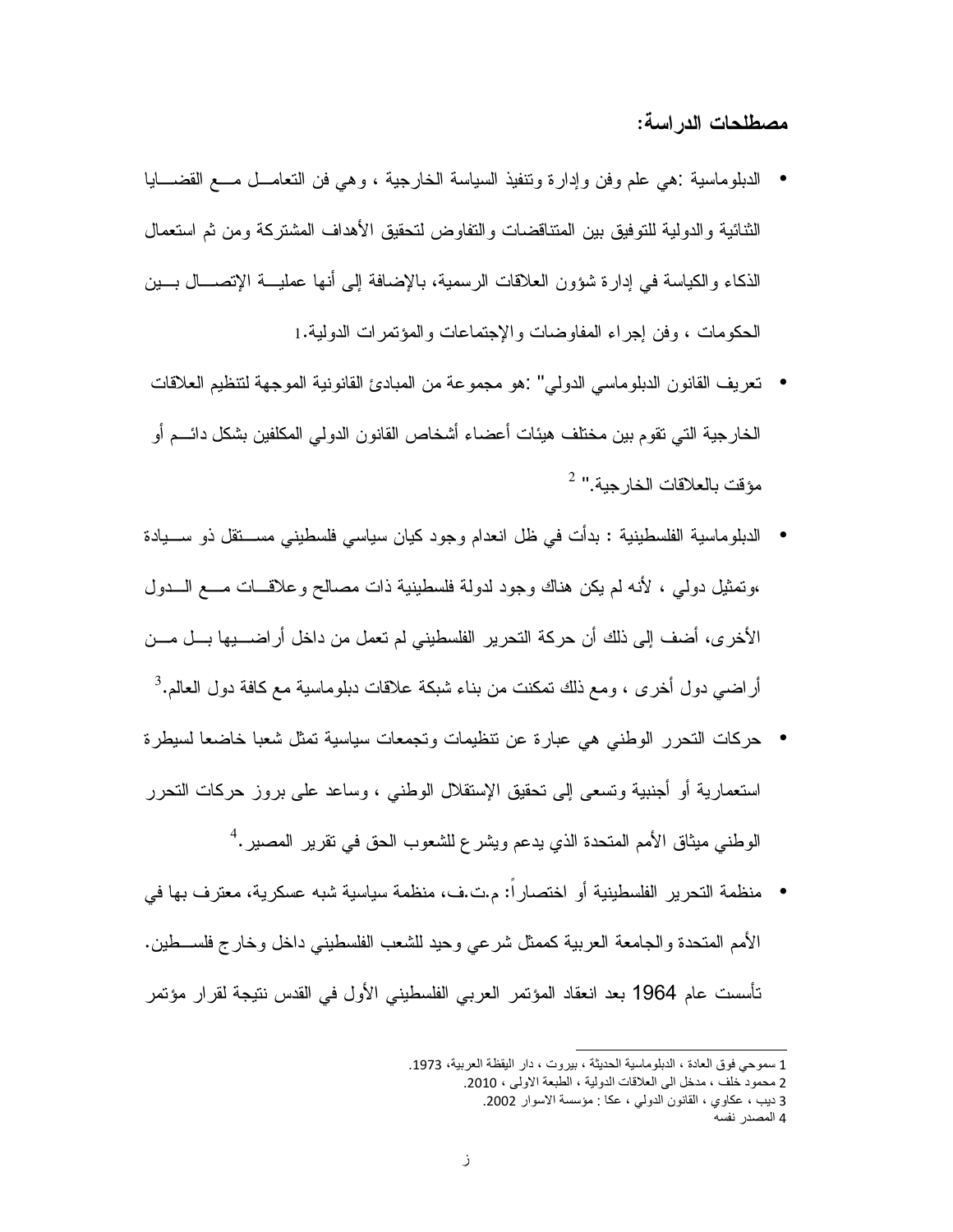القمة العربي 1964 ( القاهرة ) لتمثيل الفلسطينيين في المحافل الدولية وهي تضم معظم الفصائل والأحزاب الفلسطينية تحت لوائها. ويعتبر رئيس اللجنة التنفيذية فيها، رئيساً لفلسطين والشعب الفلسطيني في الأراضي التي تسيطر عليها السلطة الفلسطينية في الضفة الغربية وقطاع غـزة بالإضافة إلى فلسطينيي الشتات. <sup>5</sup>

- السلطة الفلسطينية : هي سلطة حكم ذاتي فلسطيني كان نتاج اتفاق اوسلو بين منظمة التحريـر الفلسطينية وإسرائيل، وأنشأت بقرار من المجلس المركزي الفلسطيني في دورته المنعقدة فـي 10 أكتوبر 1993 في تونس، ويعول عليها أن تكون نواة الدولة الفلسطينية المقبلة على جـزء من أرض فلسطين التاريخية وهي الضفة الغربية وقطاع غزة وعاصمتها القدس، والتي طالمـا حلم بـها الشعب الفلسطينـي. <sup>6</sup>
- رئيس الدائرة السياسية لمنظمة التحرير الفلسطينية، والذي يعتبر ممثل المنظمة والناطق باسمها على الساحة الدولية، ويمنحه القانون الدولي الدبلوماسي الدولي نفس الحصانات والامتيـا زات التي يمنحها لرؤساء الدول والحكومات.<sup>7</sup>

6 المصدر نفسه

<sup>1</sup> 5 هلينا كوبان ، المنظمة تحت المجهر ، ترجمة سليمان الفرزلي، لندن : مودي برس انترناشونال ، 1984

<sup>7</sup> مركز الاعلام الفلسطيني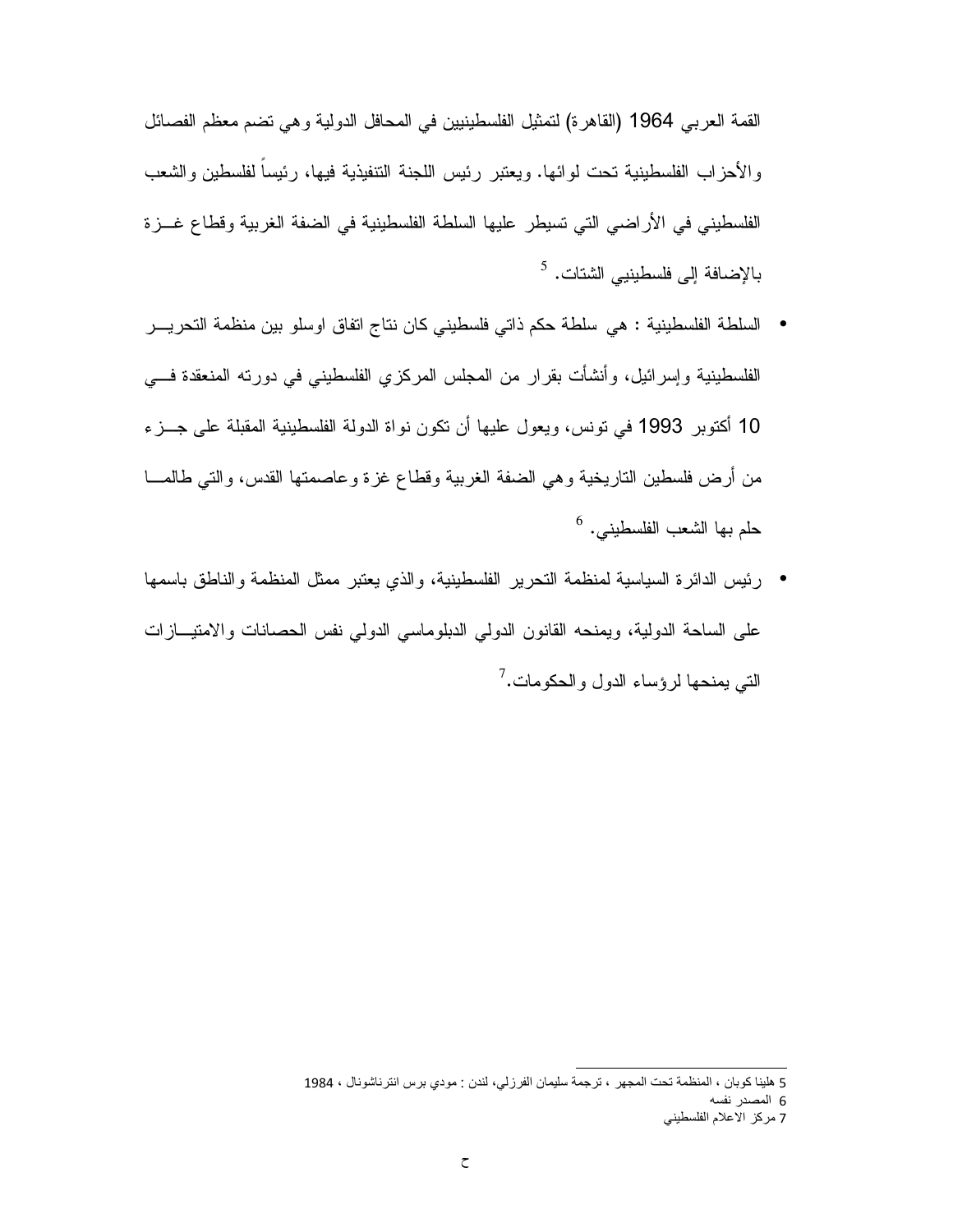الفصل الأول

## خلفية الدراسة

### أولاً: المقدمة

منذ أن انطلقت الثورة الفلسطينية المعاصرة اتخذت من الكفاح المسلح نهجاً لها في تحرير الارض الفلسطينية وبمرور الوقت بدأ الاهتمام بالعمل السياسي والدبلوماسي يتنامى شيئاً فشيئاً، حيث شكل الاتحاد العام لطلبة فلسطين وبعض الاتحادات الشعبية الأخرى نواة للعمل الخارجي والتي أصبحت تشارك في النشاطات والمؤتمرات والإجتماعات التي تعقد في الخارج حيثما أمكن ذلك . حيث أثبتت الإنجازات التي تم تحقيقها على الصعيد الدولي من قبل فروع الاتحاد العام لطلبة فلسطين ، بأن هذا الجسم استطاع إبراز القضية الفلسطينية سياسياً وإنسانياً، بشكل قد يعيد التفكير في وجهات النظر العالمية تجاه المأساة الفلسطينية خاصة لدى الفئات الشبابية والطلابية العالمية، التي تلعب دوراً هاماً في تحديد توجهات الرأي العام لبلدانها، من خلال تأثيرها في الحياة الداخلية لهذه البلدان، وقد وفرت العلاقة مع الإتحادات العالمية الإمكانية للنشاط الطلابي الفلسطيني في مواقع عدة من خلال الندوات واللقاءات والمحاضرات، وفي ظل المشاركة والتفاعل والمساندة من قبل هذه الإتحادات الدولية أو موافقتها على الأنشطة الخاصة بفلسطين، وفي عام 1974 ، أصبح الإتحاد الفلسطيني نائب رئيس الإتحاد الطلابي العالمي. <sup>1</sup>

ومع تصاعد دور الثورة الفلسطينية وحضورها الإعلامي على الساحة الدولية، بدأت الدبلوماسية الفلسطينية تشق طريقها نحو الساحة الدولية، وبدأت الوفود الفلسطينية جولاتها في الدول الصديقة،

1

<sup>1</sup> عماد غياظة، الحركة الطلابية الفلسطينية الممارسة والفاعلية، الطبعة الاولى، 2000 ، ص: 39